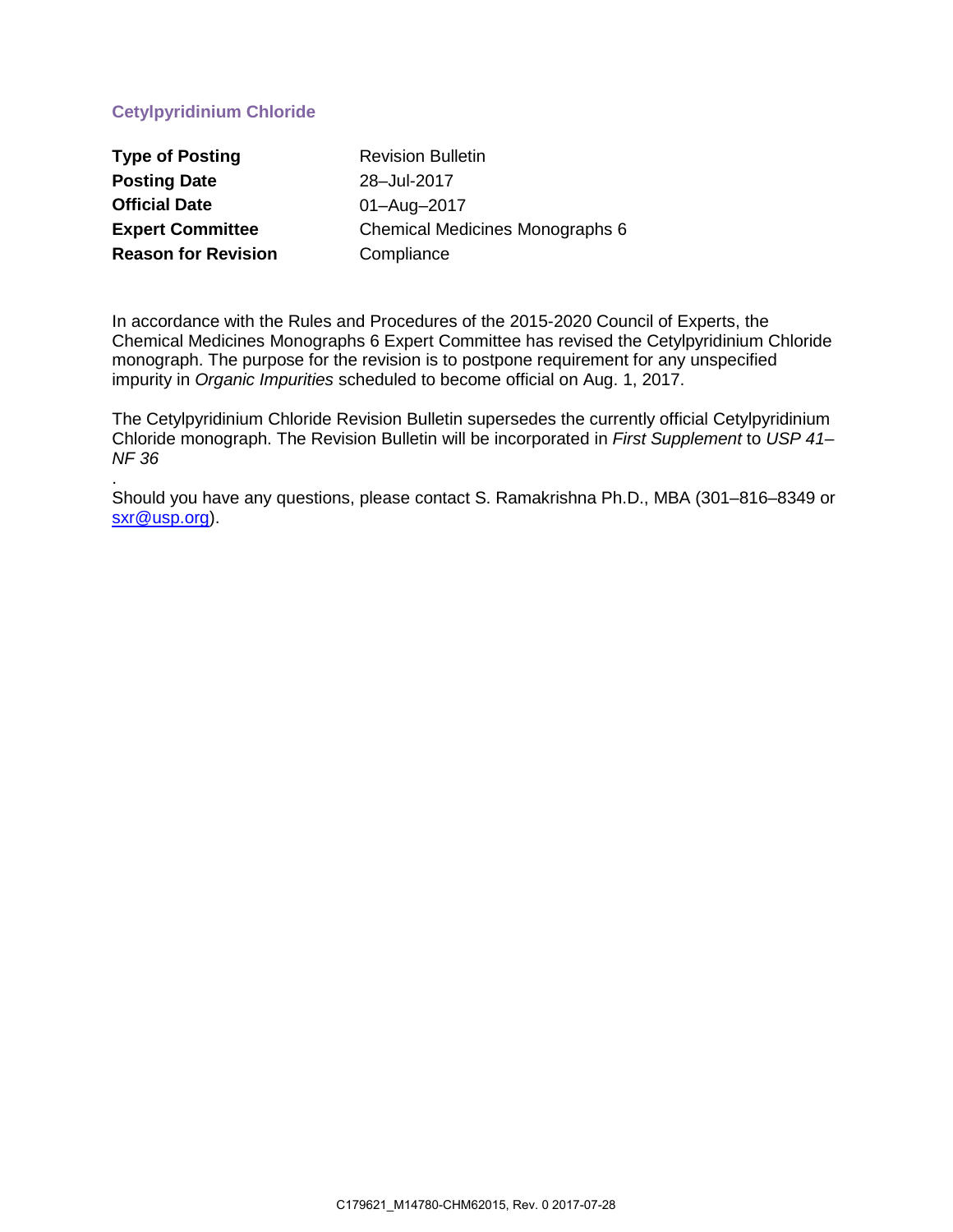# **Cetylpyridinium Chloride**

$$
H_2C \xrightarrow{\qquad \qquad } C \qquad \qquad \text{or} \qquad H_2O
$$

 $C_{21}H_{38}CIN \cdot H_2O$  358.00

Pyridinium, 1-hexadecyl-, chloride, monohydrate; 1-Hexadecylpyridinium chloride monohydrate [6004-24-6]. Anhydrous [123-03-5]. Jan-2018)

## **DEFINITION**

Cetylpyridinium Chloride contains NLT 98.0% and NMT *Change to read:* 102.0% of cetylpyridinium chloride ( $C_{21}H_{38}CIN$ ), calculated on the anhydrous basis.<br>Use 0.1% trifluoroacetic acid–rinsed glassware and si-

- A. INFRARED ABSORPTION (197K)
- •**B.** The retention time of the major peak of the *Sample* **Solution A, Solution B, Mobile phase,** and Chromato-*solution* corresponds to that of the *Standard solution*, as **a graphic system:** Proceed as directed in the

• C. IDENTIFICATION TESTS—GENERAL (191), Chloride System suitability<br>Sample solution: 2 mg/mL in water Standard Standard solution **Acceptance criteria: Suitability requirements** A 10-mL portion of the *Sample* solution meets the requirements <sup>•</sup> of test *A*, **e**<sub>(CN 1-May-2018) **Relative standard deviation:** NMT 2.0%</sub> Solution meets the requirements of test A,  $\bullet$  ( $\circ$  1-May-2018)<br>
except that when silver nitrate TS is added, turbidity is<br>
produced rather than a curdy white precipitate.<br>
Produced rather than a curdy white precipitate.

• **PROCEDURE** Use 0.1% trifluoroacetic acid–rinsed glassware and silianized vials for all solutions containing cetylpyridinium Form the Sample solution A: Consider the summary extraction of the surface.<br>
Solution A: Trilluoroacetic acid and water (1:999)<br>
Solution A: Trilluoroacetic acid and water (1:999)<br>
Solution B: Acetonitrile and trilluoroac **Mobile phase:** *Solution A* and *Solution B* (62.5: 37.5)<br> **Standard solution:** 0.25 mg/mL of USP (62.5: 37.5)<br> **C**<sub>S</sub> = concentration of USP Cetylpyridinium Chloride **RS** in Solution A<br> **RS** in the *Standard solution* (m Cetylpyridinium Chloride RS in *Solution* A<br> **Sample solution:** 0.25 mg/mL of Cetylpyridinium<br>
C<sub>*U*</sub> = concentration of Cetylpyridinium Chloride in the *Sample solution* (mg/mL)<br>
the *Sample solution* (mg/mL) Chloride in the *Sample solution* (mg/mL) *Solution A* **Chromatographic system Acceptance criteria:** See *Table 1*. Disregard any impu**ritherigrity peaks less than dependence of the chromatographic system Suitability.)**<br>(See *Chromatography* \621\), *System Suitability*.) Tity peaks less than 0.04%. **Mode:** LC **Detector:** UV 258 nm **Table 1 Column:** 2.1-mm × 10-cm; 5-µm packing L78 **Relative Acceptance Column temperature:** 40° **Retention Criteria, Flow rate:** 0.6 mL/min **Name Time NMT (%) Injection volume:**<sup>2</sup> <sup>µ</sup><sup>L</sup> Injection volume: 2 µL<br>System suitability<br>Sample: *Standard solution* **Suitability requirements<br>Tailing factor: NMT 1.5 Relative standard deviation:** NMT 0.73% **Analysis** Total impurities and the contract of the contract of the contract of the contract of the contract of the contract of the contract of the contract of the contract of the contract of the contract of the contract o **Samples:** *Standard solution* and *Sample solution* Calculate the percentage of cetylpyridinium chloride **SPECIFIC TESTS** (C<sub>21</sub>H<sub>38</sub>ClN) in the portion of Cetylpyridinium Chloride • **ACIDITY** Learn Control of Cetylpynamian Chionae **Control of Acibity**<br>taken: **Sample:** 500 mg

$$
Result = (r_U/r_S) \times (C_S/C_U) \times 100
$$

- 
- RS in the *Standard solution* (mg/mL)

```
C_U = concentration of Cetylpyridinium Chloride in the Sample solution (mq/mL)
```
**Acceptance criteria:** 98.0%–102.0% on the anhydrous basis

## **IMPURITIES**

• **RESIDUE ON IGNITION** 〈**281**〉**:** NMT 0.2% on the anhydrous basis

## C<sub>21</sub>H<sub>38</sub>ClN 21H<sub>38</sub>ClN 339.99 **Delete the following:**

• **HEAVY METALS,** Method II  $\langle 231 \rangle$ : NMT 20 ppm. (Official 1-

**IDENTIFICATION IDENTIFICATION ISSUE 2.1 TRIFLUOR** lanized vials for all solutions containing cetylpyridinium **A.** INFRARED ABSORPTION  $\langle 197K \rangle$ <br>**B.** The retention time of the major peak of the *Sample* **change in Solution A. Solution B. Mobile phase, and Chromato-**

solution corresponds to that of the Standard solution, as **and praphic system:** Proceed as directed in the Assay.<br>**Standard solution:** 2.5 µg/mL of USP Cetylpyridinium<br>Chloride RS in Solution A

*Change to read:* **Sample solution:** 2.5 mg/mL of Cetylpyridinium Chloride in *Solution A*

- 
- 
- 

**ASSAY EXECUTE: ASSAY IDENTIFY ASSAY in the portion of Cetylpyridinium Chloride taken:** 

$$
Result = (r_U/r_S) \times (C_S/C_U) \times 100
$$

- 
- 
- 
- 

| <b>Name</b>                 | <b>Relative</b><br><b>Retention</b><br>Time | Acceptance<br>Criteria,<br>NMT $(%)$                          |
|-----------------------------|---------------------------------------------|---------------------------------------------------------------|
| Cetylpyridinium<br>chloride | 1.0                                         |                                                               |
| Any unspecified<br>impurity |                                             | 0.1 (Postponed<br>$indefinitely) \bullet$ (RB 1.<br>Aug-2017) |
| <b>Total impurities</b>     |                                             | 1.0                                                           |

**Analysis:** Dissolve *Sample* in 50 mL of water, add phe-<br>nolphthalein TS, and titrate with 0.020 N sodium<br>hydroxide.

 $r_U$  = peak response from the Sample solution<br>  $r_S$  = peak response from the Standard solution<br>  $C_S$  = concentration of USP Cetylpyridinium Chloride meutralization.